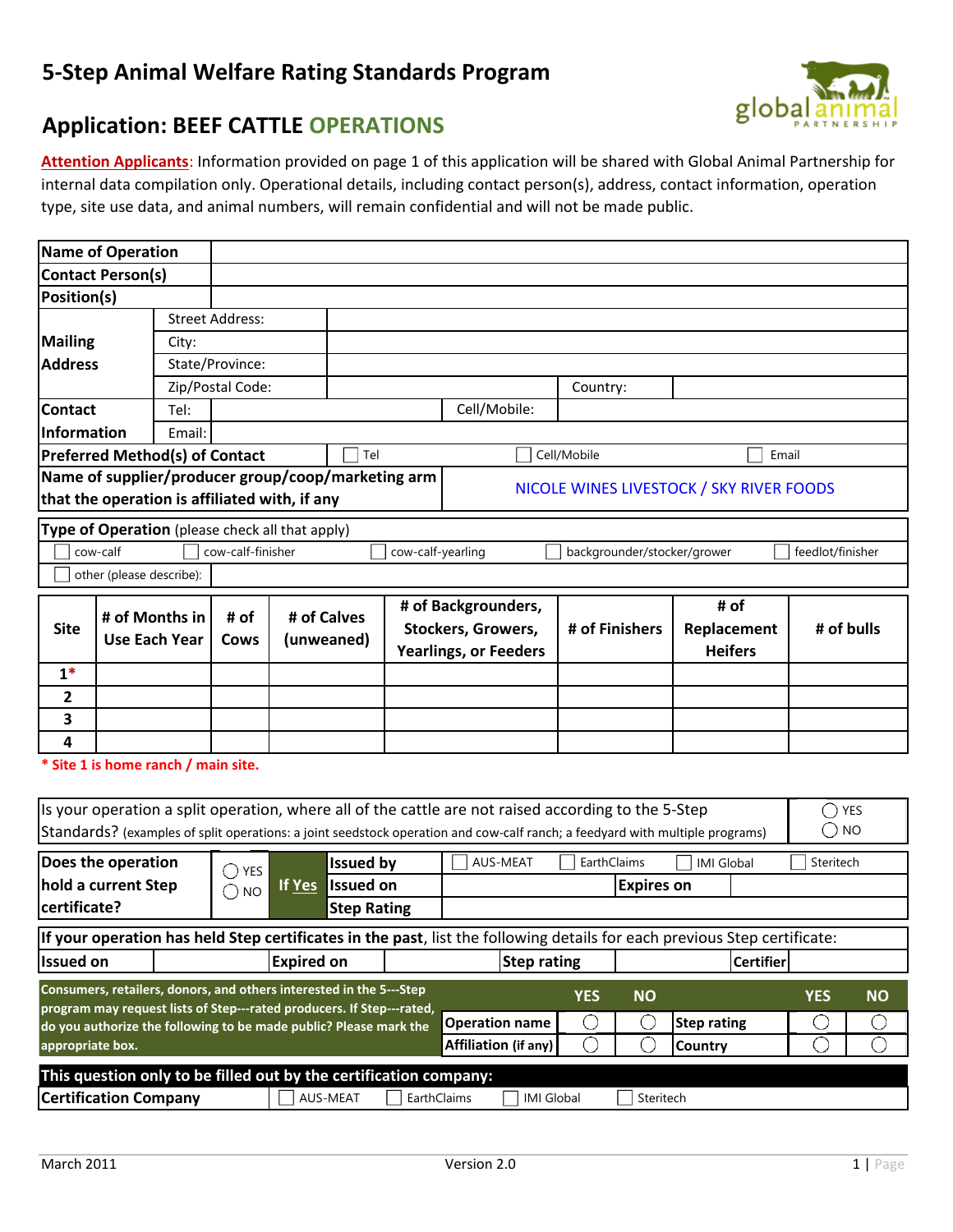| <b>OPERATION DETAILS</b> |                         |      |                                  |      |         |                        |                                             |  |  |
|--------------------------|-------------------------|------|----------------------------------|------|---------|------------------------|---------------------------------------------|--|--|
| <b>Site</b>              | <b>Physical Address</b> | City | State/<br><b>Province Postal</b> | Zip/ | Country | <b>Size</b><br>(acres) | <b>Distance from</b><br>Site 1 (time/miles) |  |  |
| $1*$                     |                         |      |                                  |      |         |                        |                                             |  |  |
| $\overline{2}$           |                         |      |                                  |      |         |                        |                                             |  |  |
| 3                        |                         |      |                                  |      |         |                        |                                             |  |  |
| 4                        |                         |      |                                  |      |         |                        |                                             |  |  |

**\* Site 1 is home ranch / main site.**

| What Step level are you aiming to achieve?                         |                                                               |  |  |  |  |  |  |  |
|--------------------------------------------------------------------|---------------------------------------------------------------|--|--|--|--|--|--|--|
| <b>Step 2:</b> enriched environment<br><b>Step 1</b> : no crowding | Step 3: n/a<br><b>Step 4:</b> pasture centered                |  |  |  |  |  |  |  |
| $\sqrt{ }$ Step 5: animal centered: no physical alterations        | <b>Step 5+:</b> animal centered: entire life on the same farm |  |  |  |  |  |  |  |

**FOR EACH OF THE FOLLOWING QUESTIONS: Please answer with a mark in the appropriate box. If not applicable, answer with 'N/A.' All questions must be answered for your application to be Processed. Your answers should reflect your operation's current situation or practice.** 

|                | <b>DOES THE OPERATION:</b>                                                                | <b>YES</b> | <b>NO</b> | N/A                   |
|----------------|-------------------------------------------------------------------------------------------|------------|-----------|-----------------------|
| 1              | Have a written ranch/feedyard/lot plan (for example: protocols, policies, SOPs, ranch     |            |           |                       |
|                | manual, organic system plan, emergency procedures)?                                       | O          |           | O                     |
| $2^{\circ}$    | Employ outside labor (either full-time or part-time)?                                     | Ο          | C         | $\overline{\bigcirc}$ |
| 3              | Have a training program that includes animal management?                                  | O          |           | $\overline{\bigcirc}$ |
| 4              | Have a bio-security program?                                                              | O          | Э         | $\overline{\bigcirc}$ |
| 5              | To the best of your knowledge, use genetically modified or cloned cattle?                 | Ō          | Õ         | $\overline{\bigcirc}$ |
| 6              | Select cattle for their ability to do well in the geographic area of the operation?       | С          |           | Ō                     |
|                | What breed(s) of cattle do you raise?                                                     |            |           |                       |
| $\overline{7}$ | Buy cattle from sale or auction barn?                                                     | ◯          |           | C                     |
|                | Tick all that apply?                                                                      |            |           |                       |
|                | purchase market animals (for example: feeders, yearlings)<br>If YES                       |            |           |                       |
|                | purchase breeding stock (for example: replacement heifers, bulls)                         |            |           |                       |
|                | purchase BOTH market animals and breeding stock                                           |            |           |                       |
| 8              | Ever feed a supplement, pre-mixed feed, or mineral product containing antibiotics,        |            |           |                       |
|                | ionophores, growth hormones, beta agonists or sulfa drugs? Please review feed ingredients | $\bigcirc$ |           |                       |
|                | before answering.                                                                         |            |           |                       |
| 9              | Ever use antibiotics, ionophores, growth hormones, beta agonists or sulfa drugs?          | ◯          |           |                       |
|                | What percentage (%) of the herd has been exposed?                                         |            |           |                       |
|                | How are treated animals identified? Tick all that apply:                                  |            |           |                       |
|                | If YES,<br>ear notch<br>other<br>segregated<br>ear tag                                    |            |           |                       |
|                | to 8 or If OTHER, please                                                                  |            |           |                       |
|                | 9<br>explain:                                                                             |            |           |                       |
|                | How are treated                                                                           |            |           |                       |
|                | animals marketed?                                                                         |            |           |                       |
| 10             | Have records to identify animals treated with antibiotics, ionophores, growth hormones,   | 0          |           |                       |
|                | beta agonists, or sulfa drugs?                                                            |            |           |                       |
| 11             | Have protocols to follow when lame animals are seen?                                      | O          |           |                       |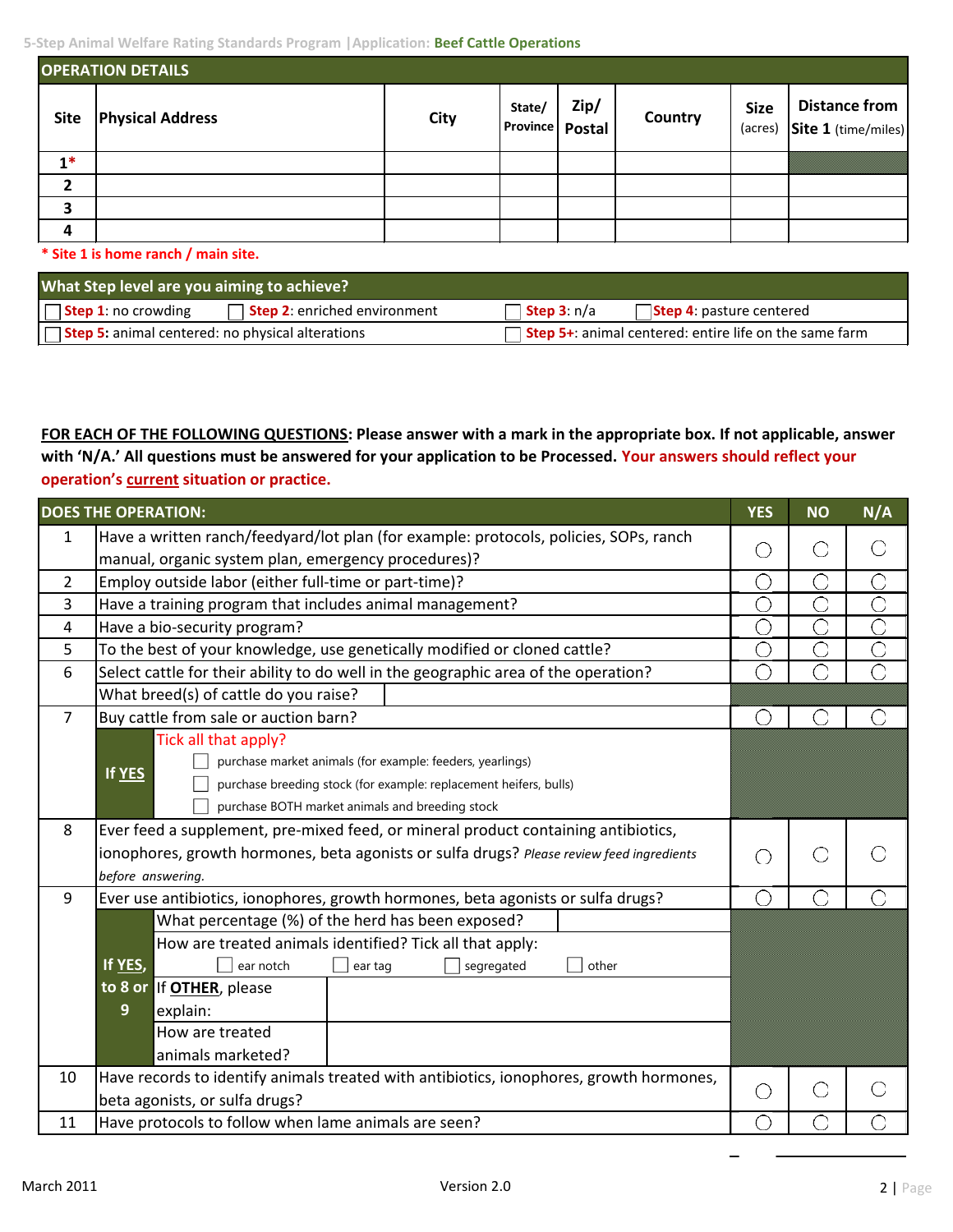| 5-Step Animal Welfare Rating Standards Program   Application: Beef Cattle Operations |  |  |  |
|--------------------------------------------------------------------------------------|--|--|--|
|--------------------------------------------------------------------------------------|--|--|--|

| 12 |              | Use electric prods (other than when there is a risk to an animal or stock person)?                  |        |   |                |
|----|--------------|-----------------------------------------------------------------------------------------------------|--------|---|----------------|
| 13 |              |                                                                                                     | ◯      |   |                |
|    |              | Tag each animal?                                                                                    |        |   |                |
|    |              | Tick all that apply:<br>plastic dangle tag (for example: Y-Tex, Z-tag, Ritchey Universal, Allflex)  |        |   |                |
|    |              | RFID or EID tags<br>metal clip<br>bangs tag<br>other                                                |        |   |                |
|    |              | fly tag                                                                                             |        |   |                |
|    |              | If <b>OTHER</b> , please explain:                                                                   |        |   |                |
| 14 |              | Use more than 2 ear tags per animal?                                                                | C      | U |                |
| 15 |              | Wattle animals?                                                                                     | С      |   |                |
| 16 |              | Ear notch animals?                                                                                  | O      |   | С              |
| 17 |              | Face brand animals?                                                                                 | С      | O | $\overline{C}$ |
| 18 | Spay cattle? |                                                                                                     | O      |   | Ō              |
|    |              | Which spaying method is used?<br>flank<br>vaginal                                                   |        |   |                |
|    |              | How many animals (estimated) are typically spayed?                                                  |        |   |                |
|    | If YES       | Why are animals spayed?                                                                             |        |   |                |
|    |              | Who performs the procedure?<br>ranch personnel<br>veterinarian                                      |        |   |                |
|    |              | What is the average age of animal (in months) when spayed?                                          |        |   |                |
| 19 |              | Disbud* calves? (*remove horn bud before it breaks through the skin)                                | ◯      |   |                |
|    |              | Typical calving season(s) /group(s)? Please answer in month/day/year (e.g., 5/1/11)                 |        |   |                |
|    |              | First calf born<br>First calf born<br>Fall<br><b>Spring</b>                                         |        |   |                |
|    |              | Last calf born<br>Last calf born                                                                    |        |   |                |
|    |              | When will calf be typically disbudded?                                                              |        |   |                |
|    |              | Fall<br><b>Spring</b><br>Please answer with est. mon/day/year.                                      |        |   |                |
|    |              | Is it your policy to disbud at or before 6 weeks of age on average?<br>$\bigcirc$ yes $\bigcirc$ nc |        |   |                |
|    |              | <b>Estimated number</b><br>How many animals are                                                     |        |   |                |
|    |              | typically disbudded?<br>Estimated percentage (%) of all calves                                      |        |   |                |
|    |              | What method is used? Tick all that apply:                                                           |        |   |                |
|    |              | scoop dehorner<br>hot iron<br>caustic paste<br>tube dehorner                                        |        |   |                |
|    | If YES       | knife/razor<br>other                                                                                |        |   |                |
|    |              |                                                                                                     |        |   |                |
|    |              | If <b>OTHER</b> , please explain:<br>veterinarian                                                   |        |   |                |
|    |              | Who performs the procedure?<br>ranch personnel                                                      |        |   |                |
|    |              | Typically, estimated average age of the group at disbudding (in weeks)?                             |        |   |                |
|    |              | How many calves will be<br><b>Estimated number</b><br>disbudded when they are                       |        |   |                |
|    |              | Estimated percentage (%) of all calves<br>older than 6 weeks of age?                                |        |   |                |
|    |              |                                                                                                     |        |   |                |
|    |              | Explain why calves, if any,<br>will be / are disbudded when                                         |        |   |                |
|    |              | they are <b>older</b> than 6 weeks                                                                  |        |   |                |
|    |              | of age:                                                                                             |        |   |                |
| 20 |              | Dehorn* cattle? (*remove horn after it has broken through the skin)                                 | $(\ )$ |   |                |
|    |              | How many animals are<br><b>Estimated number</b>                                                     |        |   |                |
|    |              | typically dehorned?<br>Estimated percentage (%) of all calves                                       |        |   |                |
|    |              |                                                                                                     |        |   |                |
|    |              | How old are the animals when they are<br><b>Spring</b><br>Fall                                      |        |   |                |
|    |              | dehorned? (estimated age in months)?                                                                |        |   |                |
|    | If YES       | What method is used? Tick all that apply:                                                           |        |   |                |
|    |              | hot iron<br>scoop dehorner<br>tube dehorner<br>hand saw                                             |        |   |                |
|    |              | Barns dehorner<br>wire dehorner<br>clippers<br>other                                                |        |   |                |
|    |              | If <b>OTHER</b> , please explain:                                                                   |        |   |                |
|    |              | Who performs the procedure?<br>ranch personnel<br>veterinarian                                      |        |   |                |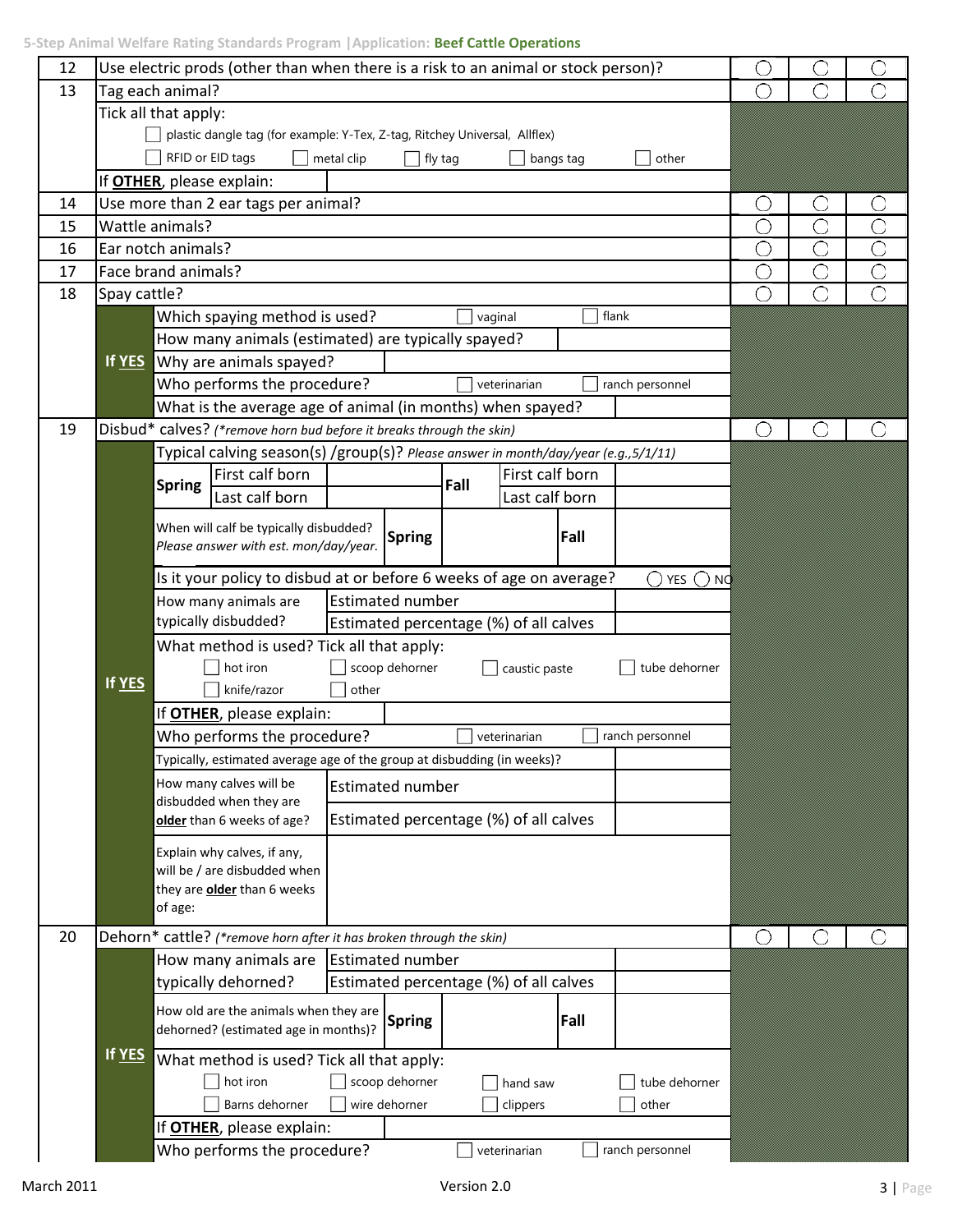|    | ətep Anılınar vvenare nating ətanuarus rrugramı pappıltatıbır. <b>Deer Cattle Operations</b><br>Explain why these                                   |            |                       |                         |  |  |  |  |  |
|----|-----------------------------------------------------------------------------------------------------------------------------------------------------|------------|-----------------------|-------------------------|--|--|--|--|--|
|    | animals are dehorned?                                                                                                                               |            |                       |                         |  |  |  |  |  |
| 21 | Routinely tip* horns? (*remove insensitive horn tip, the portion of horn with no nerves or blood supply)                                            |            |                       |                         |  |  |  |  |  |
|    | Does this apply to breeding stock only or to all animals?<br>breeding stock only                                                                    |            | all animals           |                         |  |  |  |  |  |
|    | Is this                                                                                                                                             |            |                       |                         |  |  |  |  |  |
|    | If YES statement true We will tip the horns of any of our animals where the horns may be a risk to other animals                                    |            |                       |                         |  |  |  |  |  |
|    | or handlers. Tipping does not involve cutting into the sensitive nerve tissue nor cause any<br>for your                                             |            |                       |                         |  |  |  |  |  |
|    | bleeding, and reduces the likelihood Thit Sury Lov Sther animals and caretakers.<br>operation?                                                      |            |                       |                         |  |  |  |  |  |
| 22 | Provide access to drinking water at all times?                                                                                                      |            |                       |                         |  |  |  |  |  |
| 23 | Provide grass, hay, haylage, or silage at all times?                                                                                                | O          | Ō                     | $\overline{\bigcirc}$   |  |  |  |  |  |
| 24 | Feed any animal by-products* or waste? (*excludes milk or milk-derived products)                                                                    | $\bigcirc$ | Ō                     | $\overline{\bigcirc}$   |  |  |  |  |  |
| 25 | Provide shade* for all animals in outdoor areas? (*includes trees, bushes, shade cloths, and/or sha<br>de from a structure, mountains, hills, etc.) | О          | O                     | $\bigcirc$              |  |  |  |  |  |
| 26 | Provide cattle at least 250ft <sup>2</sup> /24m <sup>2</sup> per animal in dry lots or yards?                                                       | $\bigcirc$ | $\bigcirc$            | $\bigcirc$              |  |  |  |  |  |
| 27 | Ever use organophosphates (an active ingredient in many commercially available fly and                                                              |            |                       |                         |  |  |  |  |  |
|    | parasite control compounds that could be applied topically as a dip, dust, or liquid, or as an ear tag)?                                            | $\bigcirc$ | O                     | O                       |  |  |  |  |  |
| 28 | Have problems with any of the following:                                                                                                            |            |                       |                         |  |  |  |  |  |
|    | Coyotes                                                                                                                                             | C          |                       |                         |  |  |  |  |  |
|    | Wolves                                                                                                                                              | O          | Ō                     | Ō                       |  |  |  |  |  |
|    | <b>Bears</b>                                                                                                                                        | O          | Ō                     | $\overline{\bigcirc}$   |  |  |  |  |  |
|    | Domestic and/or feral dogs                                                                                                                          | O          | $\overline{\bigcirc}$ | $\overline{\bigcirc}$   |  |  |  |  |  |
|    | Cougars/mountain lions                                                                                                                              | C          | Ō                     | $\overline{\bigcirc}$   |  |  |  |  |  |
|    | <b>Bob cats</b>                                                                                                                                     | $\bigcirc$ | Ō                     | $\overline{\mathbb{C}}$ |  |  |  |  |  |
|    | Alligators                                                                                                                                          | О          | O                     | $\overline{\bigcirc}$   |  |  |  |  |  |
|    | <b>Buzzards</b>                                                                                                                                     |            |                       | ◯                       |  |  |  |  |  |
|    | Other (please list):                                                                                                                                |            |                       |                         |  |  |  |  |  |
| 29 | Ever use poisons to control any of the animals listed in #28 above?                                                                                 |            |                       | ◯                       |  |  |  |  |  |
| 30 | Ever use any of the following?                                                                                                                      |            |                       |                         |  |  |  |  |  |
|    | Leg-hold traps                                                                                                                                      |            |                       | O                       |  |  |  |  |  |
|    | Egg traps                                                                                                                                           |            |                       |                         |  |  |  |  |  |
|    | Neck snares                                                                                                                                         |            |                       |                         |  |  |  |  |  |
|    | Conibear traps                                                                                                                                      | $\bigcirc$ | Ō                     | ○                       |  |  |  |  |  |
|    | Glue boards                                                                                                                                         | О          | С                     | C                       |  |  |  |  |  |
|    | Drowning traps                                                                                                                                      | ◯          | ◯                     | ◯                       |  |  |  |  |  |
|    | FOR OPERATIONS THAT UTILIZE HOUSING                                                                                                                 |            |                       |                         |  |  |  |  |  |
| 31 | Do cattle have enough room to lie down together at the same time?                                                                                   | O          | С                     |                         |  |  |  |  |  |
| 32 | Is bedding provided?                                                                                                                                | O          | Ō                     | $\overline{\bigcirc}$   |  |  |  |  |  |
| 33 | Does flooring minimize slipping?                                                                                                                    | О          | Ĉ                     | $\overline{\bigcirc}$   |  |  |  |  |  |
| 34 | Do cattle have access to the outdoors at all times?                                                                                                 | О          | О                     | Ō                       |  |  |  |  |  |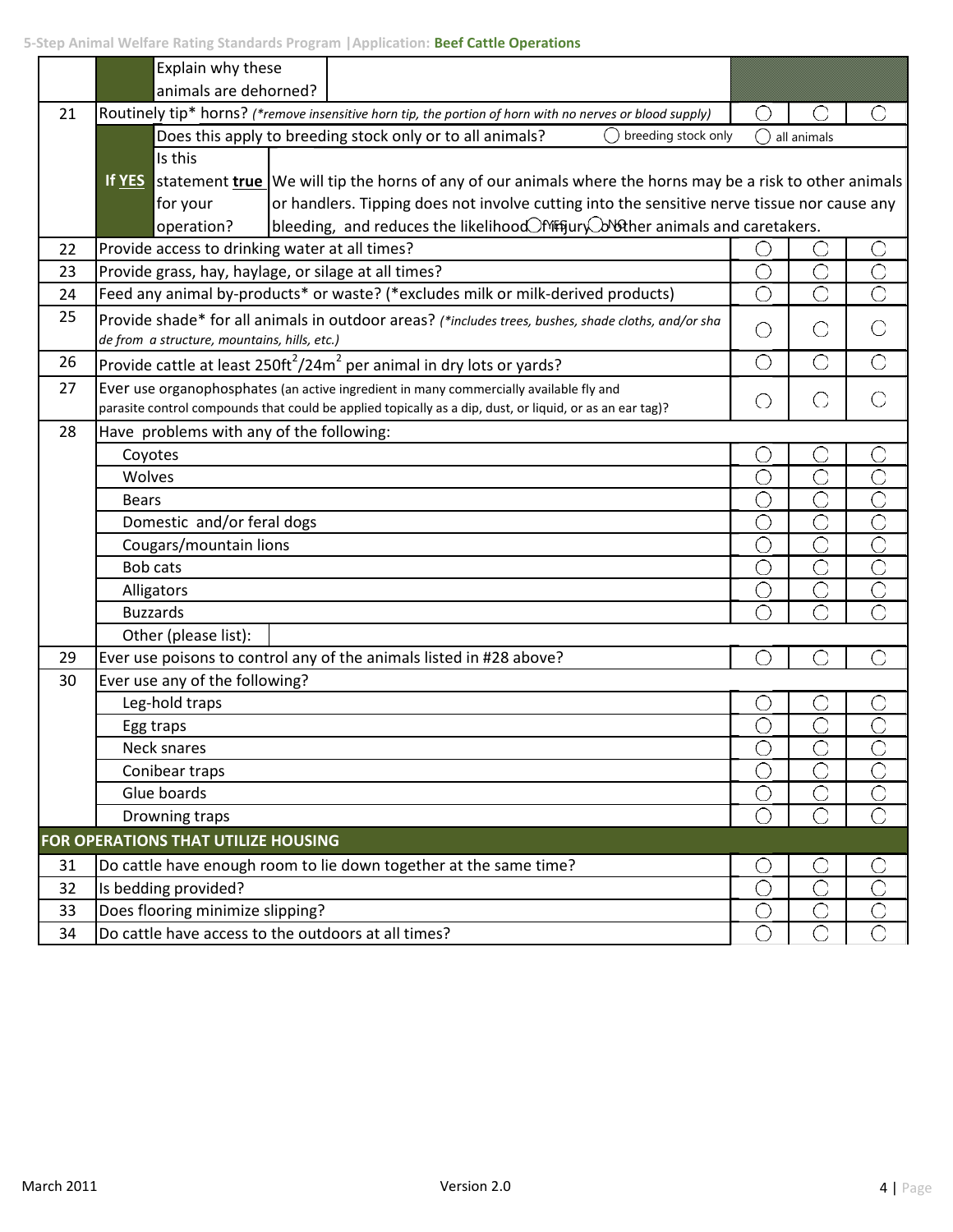| 5-Step Animal Welfare Rating Standards Program   Application: Beef Cattle Operations |  |  |
|--------------------------------------------------------------------------------------|--|--|
|--------------------------------------------------------------------------------------|--|--|

|    | FOR OPERATIONS THAT RAISE CALVES               |                 |                                                               |                |     |               |                                                                                                                |                |              |               |            |      |                 |                |
|----|------------------------------------------------|-----------------|---------------------------------------------------------------|----------------|-----|---------------|----------------------------------------------------------------------------------------------------------------|----------------|--------------|---------------|------------|------|-----------------|----------------|
| 35 |                                                |                 | What is the average age for weaning calves (in months)?       |                |     |               |                                                                                                                |                |              | <b>Spring</b> |            | Fall |                 | N/A            |
|    |                                                |                 |                                                               |                |     |               | Typical calving window(s)? Estimated month / day / year.                                                       |                |              | <b>Spring</b> |            | Fall |                 | N/A            |
|    |                                                |                 | Total # of cattle weaned:                                     |                |     |               |                                                                                                                |                |              |               |            |      |                 |                |
|    |                                                |                 | Total # of cattle weaned <b>younger</b> than 6 months of age: |                |     |               |                                                                                                                |                |              |               |            |      |                 |                |
| 36 | Average age for castrating calves (in months)? |                 |                                                               |                |     |               |                                                                                                                |                |              | <b>Spring</b> |            | Fall |                 | N/A            |
|    |                                                |                 |                                                               |                |     |               | Castration time frame or date? Estimated month / day / year.                                                   |                |              | <b>Spring</b> |            | Fall |                 | N/A            |
|    |                                                |                 |                                                               |                |     |               | (Step 1): Total # of cattle castrated older than 6 months of age:                                              |                |              |               |            |      |                 |                |
|    |                                                |                 |                                                               |                |     |               | (Steps 2-4): Total # of cattle castrated <b>older</b> than 3 months of age:                                    |                |              |               |            |      |                 |                |
| 37 |                                                |                 | Which castration method is used? (examples below)             |                |     |               |                                                                                                                |                |              |               |            |      |                 |                |
|    | Scalpel/knife<br><b>Rings</b>                  |                 |                                                               |                |     |               |                                                                                                                |                | <b>Bands</b> |               |            |      | <b>Burdizzo</b> |                |
|    |                                                |                 |                                                               |                |     |               |                                                                                                                |                |              |               |            |      |                 |                |
|    |                                                |                 |                                                               | YES            |     |               | YES                                                                                                            |                |              |               | <b>YES</b> |      |                 | $\bigcirc$ yes |
|    |                                                |                 |                                                               | <b>NO</b>      |     |               | <b>NO</b>                                                                                                      |                |              |               | <b>NO</b>  |      |                 | <b>NO</b>      |
|    |                                                |                 |                                                               | N/A            |     |               | N/A                                                                                                            |                |              |               | N/A        |      |                 | N/A            |
|    |                                                |                 |                                                               |                |     |               |                                                                                                                |                |              |               |            |      |                 |                |
|    |                                                |                 |                                                               |                |     |               |                                                                                                                |                |              |               |            |      |                 |                |
|    |                                                |                 |                                                               |                |     |               |                                                                                                                |                |              |               |            |      |                 |                |
| 38 |                                                |                 |                                                               |                |     |               | Please mark the months of the year that cow-calf pairs typically have access to range or pasture:              |                |              |               |            |      |                 |                |
|    |                                                |                 |                                                               |                |     |               |                                                                                                                |                |              |               |            |      |                 |                |
|    | N/A                                            | All Yr          | Jan                                                           | Feb            | Mar | Apr           | May                                                                                                            | June           | July         | Aug           | Sept       | Oct  | Nov             | Dec            |
| 39 |                                                |                 |                                                               |                |     |               | Please mark the months of the year that cow-calf pairs typically has access to a lot* or yard:                 |                |              |               |            |      |                 |                |
|    |                                                |                 | $*$ lot = 49% or less vegetation cover)                       |                |     |               |                                                                                                                |                |              |               |            |      |                 |                |
|    |                                                | All Yr          |                                                               |                |     |               |                                                                                                                |                |              |               |            |      |                 |                |
| 40 | N/A                                            |                 | Jan                                                           | Feb            | Mar | Apr           | May<br>Please mark the months of the year that grower cattle typically have access to range or pasture:        | June           | July         | Aug           | Sept       | Oct  | Nov             | Dec            |
|    |                                                |                 |                                                               |                |     |               |                                                                                                                |                |              |               |            |      |                 |                |
|    | N/A                                            | All Yr          | Jan                                                           | Feb            | Mar |               |                                                                                                                |                |              |               |            |      |                 |                |
| 41 |                                                |                 |                                                               |                |     | Apr           | May                                                                                                            | June           | July         | Aug           | Sept       | Oct  | Nov             | Dec            |
|    |                                                |                 | $*$ lot = 49% or less vegetation cover)                       |                |     |               | Please mark the months of the year that grower cattle typically has access to a lot* or yard:                  |                |              |               |            |      |                 |                |
|    |                                                |                 |                                                               |                |     |               |                                                                                                                |                |              |               |            |      |                 |                |
|    | N/A                                            | All Yr          | Jan                                                           | Feb            | Mar | Apr           | May                                                                                                            | June           | July         | Aug           | Sept       | Oct  | Nov             | Dec            |
| 42 |                                                |                 |                                                               |                |     |               | Please mark the months of the year that finisher cattle typically have access to range or pasture:             |                |              |               |            |      |                 |                |
|    |                                                |                 |                                                               |                |     |               |                                                                                                                |                |              |               |            |      |                 |                |
|    | N/A                                            | All Yr          | Jan                                                           | Feb            | Mar | Apr           | May                                                                                                            | June           | July         | Aug           | Sept       | Oct  | Nov             | <b>Dec</b>     |
| 43 |                                                |                 |                                                               |                |     |               | Please mark the months of the year that finisher cattle typically has access to a lot* or yard:                |                |              |               |            |      |                 |                |
|    |                                                |                 | $*$ lot = 49% or less vegetation cover)                       |                |     |               |                                                                                                                |                |              |               |            |      |                 |                |
|    |                                                |                 |                                                               |                |     |               |                                                                                                                |                |              |               |            |      |                 |                |
|    | N/A                                            | All Yr          | Jan                                                           | Feb            | Mar | Apr           | May                                                                                                            | June           | July         | Aug           | Sept       | Oct  | Nov             | <b>Dec</b>     |
| 44 |                                                |                 |                                                               |                |     |               | Are there any laws or regulations (local, state, provincial, federal) that prohibit adherence to any of the 5- |                |              |               |            |      |                 |                |
|    |                                                | Step standards? |                                                               | $\bigcirc$ YES |     | $\bigcirc$ NO |                                                                                                                | $\bigcirc$ N/A |              |               |            |      |                 |                |
|    |                                                |                 | Please explain and provide complete                           |                |     |               |                                                                                                                |                |              |               |            |      |                 |                |
|    | If YES                                         |                 | legal or regulatory citation:                                 |                |     |               |                                                                                                                |                |              |               |            |      |                 |                |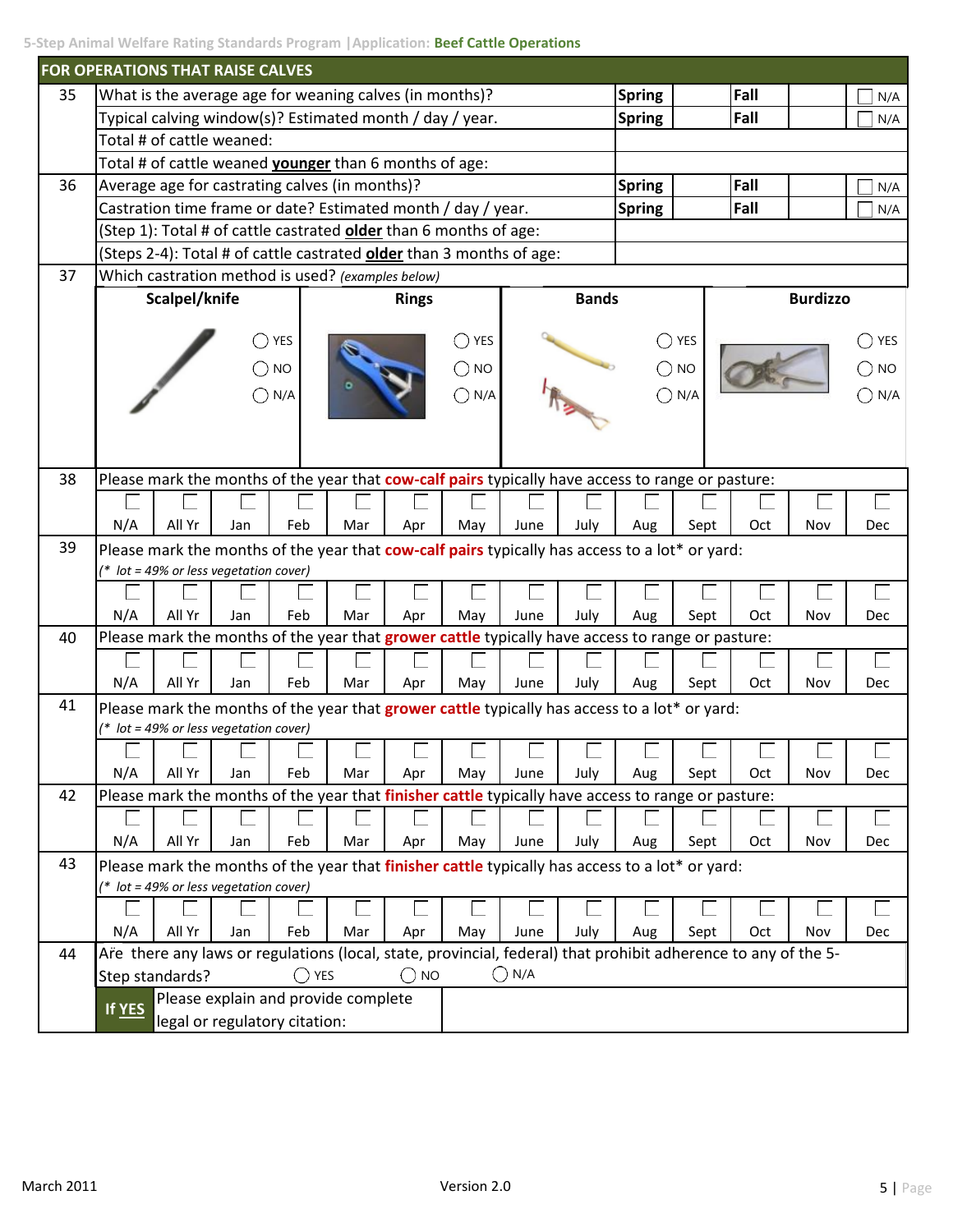**5-Step Animal Welfare Rating Standards Program |Application: Beef Cattle Operations**

| <b>TRANSPORT</b> |                                                                                                                                | <b>YES</b>    | <b>NO</b> | N/A |  |  |  |
|------------------|--------------------------------------------------------------------------------------------------------------------------------|---------------|-----------|-----|--|--|--|
| 45               | Does the operation itself transport cattle off-farm/ranch?                                                                     | ( )           |           | O   |  |  |  |
| 46               | Does the operation contract transport?                                                                                         |               |           |     |  |  |  |
|                  | With how many companies?<br>$2 - 5$<br>$6+$                                                                                    |               |           |     |  |  |  |
|                  | List the contact information (person/company name and telephone) for each                                                      |               |           |     |  |  |  |
|                  | If YES transporter you contract with:                                                                                          |               |           |     |  |  |  |
| 47               | List contact information (person and telephone) for the individual who is                                                      |               |           |     |  |  |  |
|                  | responsible for organizing and overseeing transport when cattle are                                                            |               |           |     |  |  |  |
|                  | If NO for 45 &<br>permanently shipped off your location:                                                                       |               |           |     |  |  |  |
|                  | 46                                                                                                                             |               |           |     |  |  |  |
| 48               | Does the operation keep* the following records?                                                                                |               |           |     |  |  |  |
|                  | (*records can be kept by the operation or the operation can receive copies from the transport company/companies)               |               |           |     |  |  |  |
|                  | Loading start and end times                                                                                                    |               |           |     |  |  |  |
|                  | Departure and arrival times                                                                                                    |               |           |     |  |  |  |
|                  | Reasons for any stops or delays en route                                                                                       | $\mathcal{L}$ |           | ○   |  |  |  |
|                  | Transport vehicle condition                                                                                                    | $(\ )$        | ◯         | O   |  |  |  |
| 49               | Does the trailer have access doors or points for the driver to reach an animal if necessary?                                   | ◯             | C         | O   |  |  |  |
| 50               | Does the operation provide cattle with access to water until loading begins?                                                   | O             | ◯         | Ō   |  |  |  |
| 51               | ◯<br>Are transport practices modified during times of excessive heat and/or cold?<br>∩                                         |               |           |     |  |  |  |
| 52               | Does the operation use electric prods to load/unload cattle (other than when there is a<br>risk to an animal or stock person)? | $(\ \ )$      |           |     |  |  |  |